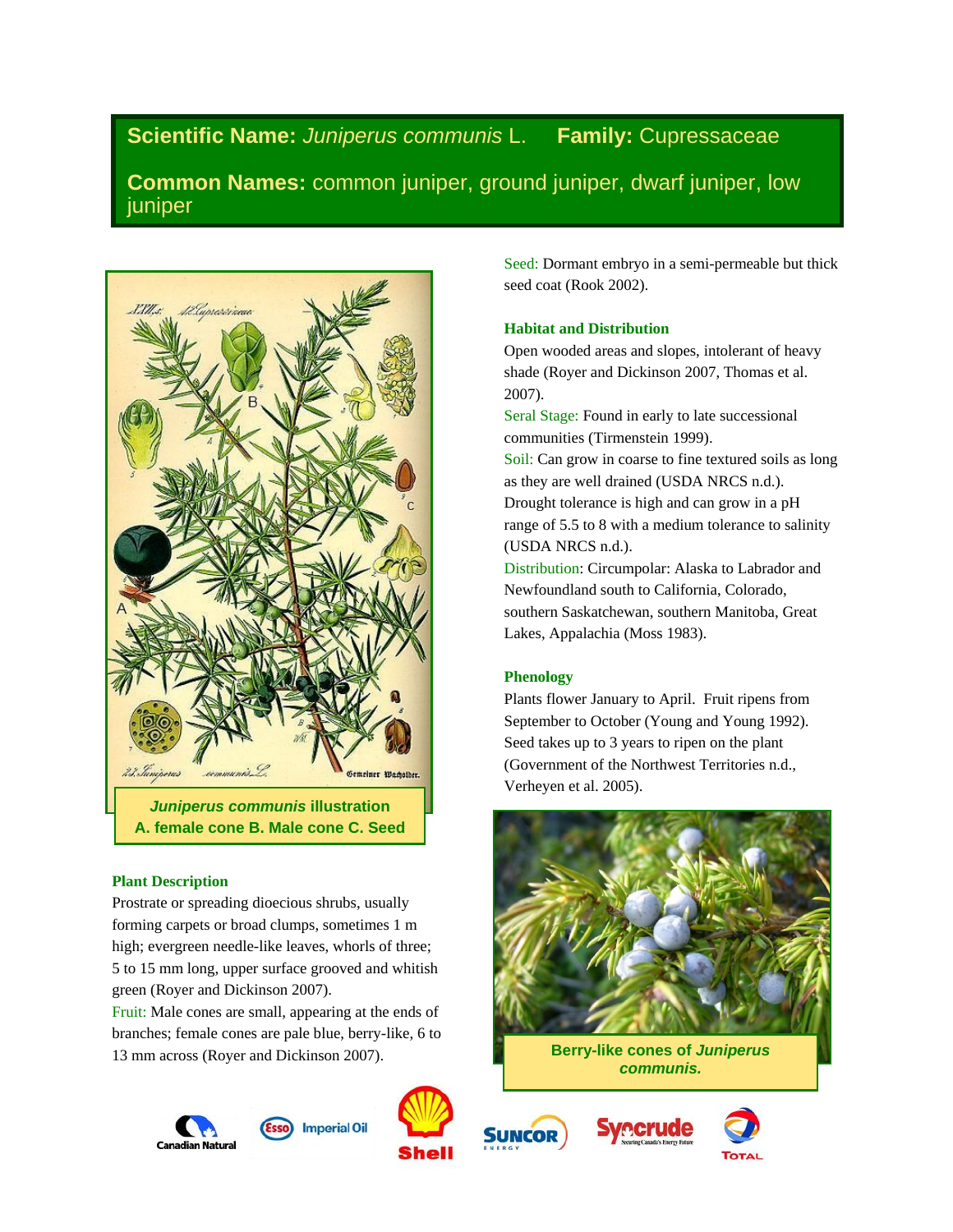#### **Pollination**

Wind pollinated (Hedge Nursery 2008).

## **Seed Dispersal**

Birds are the main agent in seed dispersal for (Verheyen, et al. 2005).



*Juniperus communis* **spreading growth form.**

#### **Genetics**

2n=22 (Moss 1983).

## **Symbiosis**

Ectomycorrhizae do colonate but they appear to have a facultative relationship (Thomas et al. 2007). Endomycorrhizas are more common; the following arbuscular fungi associations have also been found with *J. communis* in Poland (Thomas et al. 2007).

#### **Seed Processing**

Collection: Juniper berries are collected in the fall by stripping or picking them off the shrub; collect as soon as they are ripe to avoid losses due to birds and rodents (Young and Young 1992).

Seed Weight: 23.3 g/1,000 seeds (Royal Botanic Gardens Kew 2008).

Seed by Weight: 80 seeds/g (Young and Young 1992).

Average Seeds/Fruit: 1 to 3 seeded (Royer and Dickinson 2007).

Harvest Dates: Seeds are harvested in autumn (Plants for a Future n.d.).

Cleaning: Seeds can be recovered by maceration and floatation (Young and Young 1992).

Storage: Store very well; they should be dried to 10% to 12% moisture and sealed in containers (Young and Young 1992).

Longevity: Seed is not persistent in the seed bank (Verheyen et al. 2005).

### **Propagation**

Natural Regeneration: Reproduces by seed and layering though it is unclear if the layered piece continues to live after the original plant dies (Thomas et al. 2007, Tirmenstein 1999).

Germination: An experiment done by Djavanshir and Fechner (1976) showed that *Juniper spp.* germinate slowly due to a combination of dormancy and seed coat impermeability.

Viability of seed can range from 0% to 80% (Thomas et al. 2007).

With a pre-chill 90 days at 3 to 5°C germination should take about 28 days at temperature of 20°C (Young and Young 1992).

Pre-treatment: Using *J. virginiana* seeds, the highest rate of germination was achieved by soaking seeds for 96 hrs in 10,000 ppm of citric acid followed by 6 weeks warm stratification and 10 weeks of cold stratification (Van Haverbeke and Comer 1985). Direct Seeding: Seeds must be planted in the fall; seedlings will appear in the second year (Young and Young 1992).

Juniper seeds are usually drilled in a well-prepared seedbed in rows 15 to 20 cm apart, covered with 0.6 cm of soil and mulched to protect plants from severe climate (Young and Young 1992).

Planting Density: 1,700 to 5,400 plants per hectare (USDA NCRS n.d.).

Seed Rate: No literature found.

Vegetative Propagation: Cuttings are easy to root but slow growing (Young and Young 1992). Micro-propagation: No literature found.









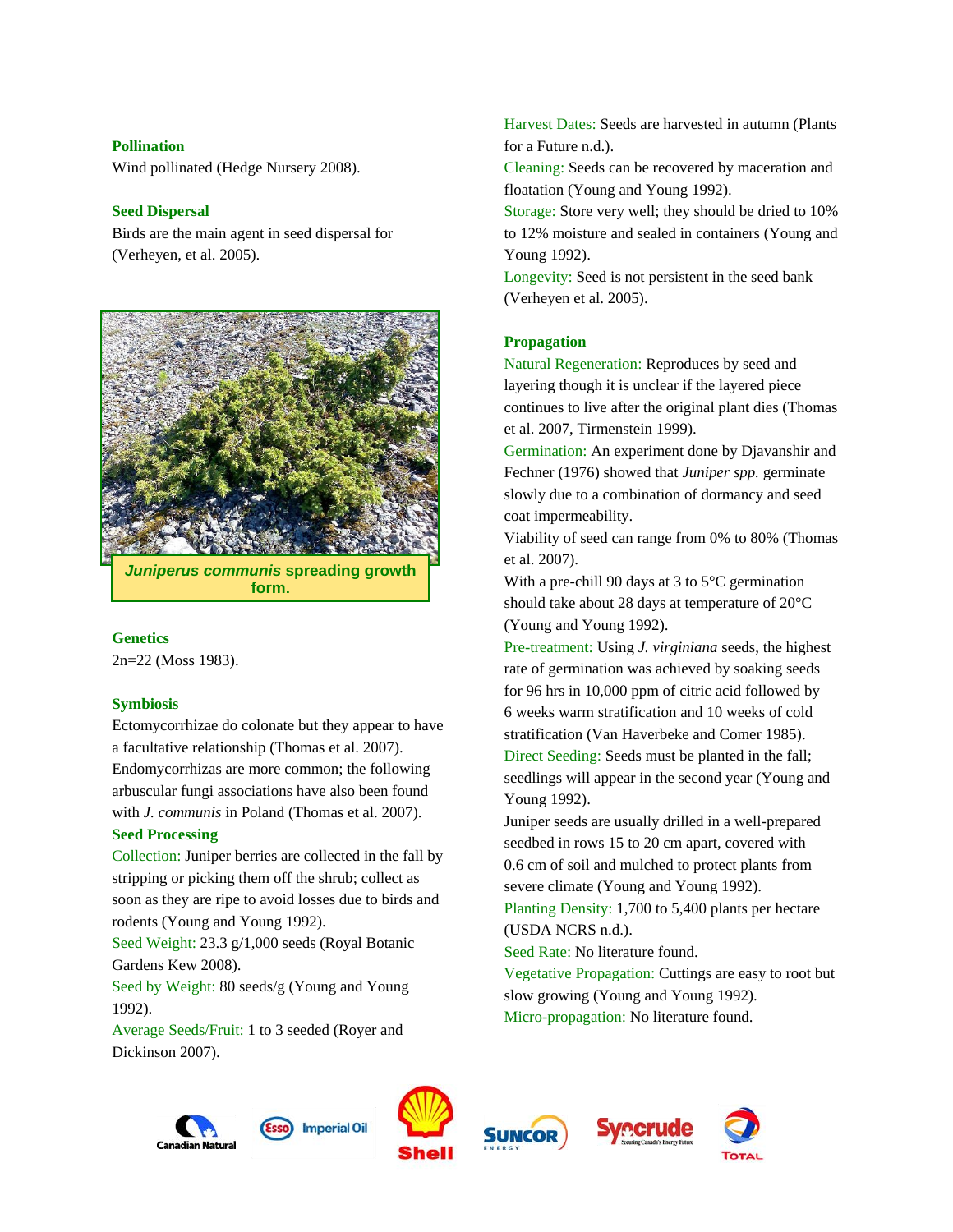#### **Aboriginal/Food Uses**

Food: The berries would be dried whole and ground into meal for mush and for cakes; also used as a coffee substitute. Teas were made from the leaves, stems and berries of the plant. The bark could be consumed in times of famine to suppress hunger (Mackinnon et al. 2009).

Berries should not be eaten in large quantities as they may cause digestive upset and kidney irritation (Droppo 1987, Gray 2011, Wilkinson 1990). Medicinal: Juniper berry tea is used to help digestion, stimulate appetite, relieve colic and water retention (it is a diuretic – Gray 2011), treat diarrhea, and heart, lung and kidney problems, prevent pregnancy, reduces swelling and calms hyperactivity. Teas were drunk to treat coughs, treat fevers, and to soak stiff and sore joints (Mackinnon et al. 2009, Wilkinson 1990).

The Cree use the inner bark as a poultice (Wilkinson 1990).

Also is found to have anti-mycobacterial properties (Carpenter et al. 2012). Leaves contain the antibiotic podophyllotoxin which has been found to be active against tumors (CYSIP: Botany n.d.).

Other: Beads for necklaces, the wood was used for lance shafts and bows, brown dye was also made from the berries, bark and needles (CYSIP: Botany n.d., Mackinnon et al. 2009, Wilkinson 1990). Used as fumigants, deodorizers and cleansers by BC Aboriginals (Wilkinson 1990). A decoction of the needles and branches can be used as a wash for dry, dandruff-prone scalp and as a facial astringent to help cure acne (Gray 2011).

#### **Wildlife/Forage Usage**

Wildlife: Deer, moose, mountain goats, hares, caribou all eat juniper only when other food sources are not available. Birds and small mammals eat the cones (Tirmenstein 1999).

It is also used as shelter and nesting areas for birds, rodents and deer (Tirmenstein 1999).

Livestock: Will only consume if there is no other food source present (Tirmenstein 1999). Believed to be toxic to livestock (Wilkinson 1990).

Grazing Response: Juniper is a decreaser (Tirmenstein 1999).

#### **Reclamation Potential**

Useful for preventing erosion (Tirmenstein 1999). May act as a nurse species; it protects other growing shrub species from predation by large herbivores and will provide a cool growing environment for mosses and lichens (Thomas et al. 2007).

Are acid tolerant and drought tolerant and were moderately successful when they were used in a reclamation trials on sandy mine sites in Denmark (Cornwell and Kiff 1973).

#### **Commercial Resources**

Availability: Is available from nurseries in Alberta. (ANPC 2010).

Cultivars: Gold cone and Golden Schnapps (Rook 2002).

Uses: They are well known for their use in flavoring gin, beer and other alcoholic beverages. They were also picked, mashed and dried into cakes for winter food (Mackinnon et al. 2009).

A scented wax which can be used for candles can be obtained by boiling the waxy coating off the berries (CYSIP: Botany n.d.).

#### **Photo Credits**

Photo 1: Fungus Guy 2010.

Photo 2: Paul Hänninen 2007.

Line Diagram: Prof. Dr. Otto Wilhelm Thomé Flora von Deutschland, Österreich und der Schweiz 1885, Gera, Germany.

#### **References**

ANPC (Alberta Native Plant Council), 2010. Native Plant Source List.

[http://www.anpc.ab.ca/assets/ANPC\\_2010\\_Native\\_Pl](http://www.anpc.ab.ca/assets/ANPC_2010_Native_Plant_Source_List.pdf) ant Source List.pdf [Last accessed June 14, 2013].

Carpenter, C.D., T. O'Neill, N. Picot, J.A. Johnson, G.A. Robichaud, D. Webster and C.A. Gray, 2012. Anti-mycobacterial natural products from the









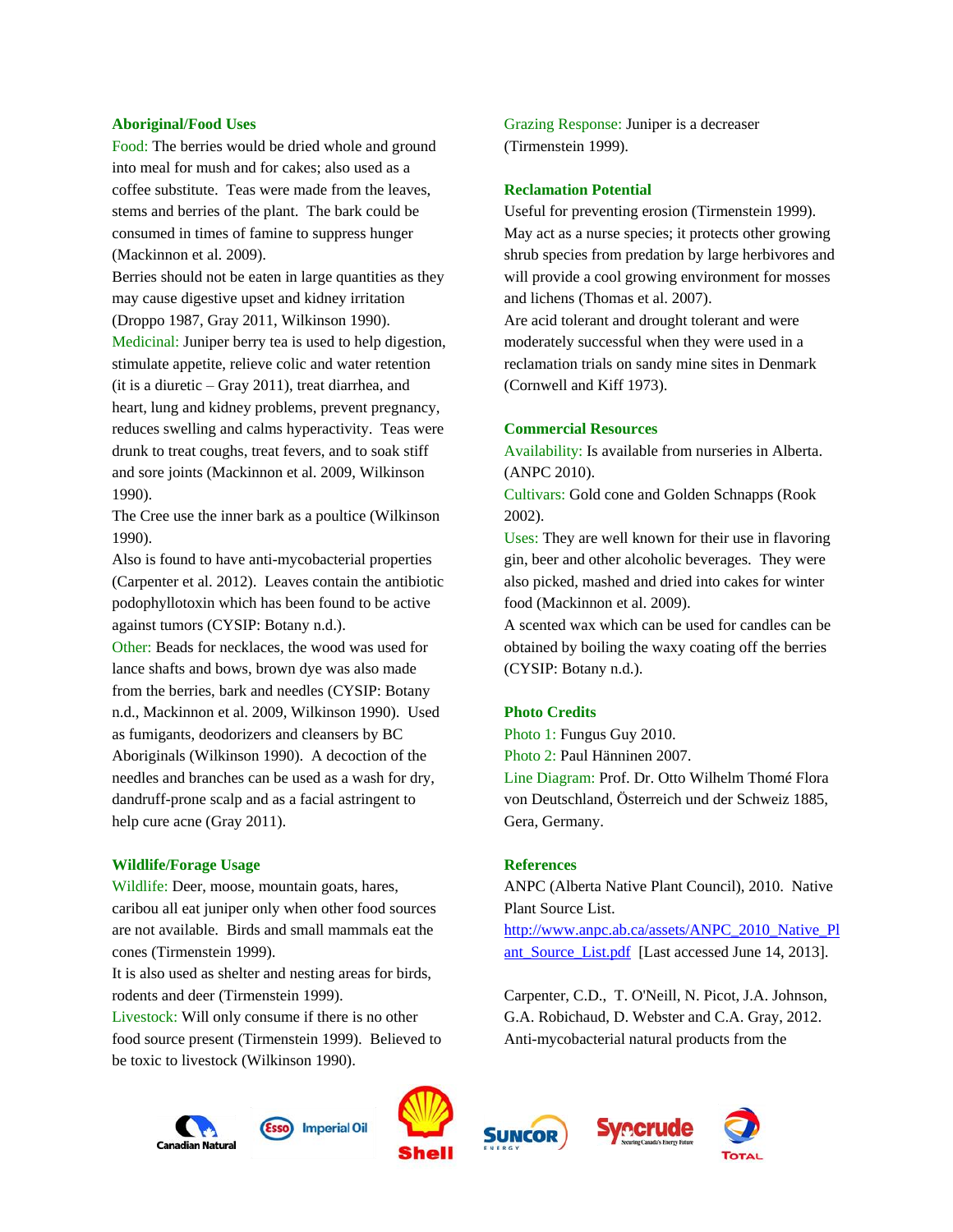Canadian medicinal plant *Juniperus communis*. Journal of Ethnopharmacology 143(2): 695-700.

Cornwell S. and J. Kiff, 1973. Trees and shrubs for difficult sites in Denmark. The Town Planning Review 44(3): 221-230.

CYSIP: Botany, n.d. *Juniperus communis:* Common Juniper. IN: Central Yukon Species Inventory Project.

[http://www.flora.dempstercountry.org/0.Site.Folder/S](http://www.flora.dempstercountry.org/0.Site.Folder/Species.Program/Species.php?species_id=Juni.commu) [pecies.Program/Species.php?species\\_id=Juni.commu](http://www.flora.dempstercountry.org/0.Site.Folder/Species.Program/Species.php?species_id=Juni.commu)  [Last accessed October 8, 2013].

Djavashir, K. and G.H. Fechner, 1976. Epicotyl and hypcotyl germination of eastern red cedar (*J. virginiana*) and rocky mountain juniper (*J. scopulorum).* Forest Science 22: 261-266.

Droppo, O., 1987. *J. communis* L. Ground Juniper/Common Juniper/Low Juniper. IN: A Field Guide to Alberta Berries. Calgary Field Naturalists' Society, Calgary, Alberta. pp. 78-79.

Government of the Northwest Territories, n.d. Common juniper (ground juniper) *Juniperus communis*. IN: NWT Species Monitoring – Infobase. [http://nwtspeciesatrisk.com/en/Infobase?page=Infoba](http://nwtspeciesatrisk.com/en/Infobase?page=Infobase) [se](http://nwtspeciesatrisk.com/en/Infobase?page=Infobase) [Last accessed January 6, 2014].

Gray, B., 2011. Juniper *Juniperus communis* (common juniper). IN: The Boreal Herbal: Wild Food and Medicine Plants of the North. Aroma Borealis Press, Whitehorse, Yukon. pp. 208-213.

Hedge Nursery, 2008. Common Juniper (*Juniper communis*) Pack of 4 Cell Grown 10-40cm . [http://www.hedgenursery.co.uk/product/common](http://www.hedgenursery.co.uk/product/common-juniper-juniper-communis-pack-of-4-cell-grown-10-40cm-JUCO4.html)[juniper-juniper-communis-pack-of-4-cell-grown-10-](http://www.hedgenursery.co.uk/product/common-juniper-juniper-communis-pack-of-4-cell-grown-10-40cm-JUCO4.html) [40cm-JUCO4.html](http://www.hedgenursery.co.uk/product/common-juniper-juniper-communis-pack-of-4-cell-grown-10-40cm-JUCO4.html) [February 14, 2011].

Mackinnon, A., L. Kershaw, J.T. Aranason, P. Owen, A. Karst and F Hamersley, 2009. Edible and

Medicinal Plants of Canada. Edmonton, Alberta. Lone Pine Publishing. 417 pp.

Moss, E.H., 1983. Flora of Alberta. A manual of flowering plants, conifers, ferns, and fern allies found growing without cultivation in the province of Alberta, Canada. 2nd edition. University of Toronto Press, Toronto Ontario. p. 45.

Plants for a Future, n.d. *Juniperus communis* - L. Plants For A Future, Dawlish, Devon, UK. [http://www.pfaf.org/user/Plant.aspx?LatinName=Juni](http://www.pfaf.org/user/Plant.aspx?LatinName=Juniperus+communis) [perus+communis](http://www.pfaf.org/user/Plant.aspx?LatinName=Juniperus+communis) [Last accessed June 14, 2013].

Rook, E.J.S., 2002. *Juniperus communis* – Common juniper. IN: Plants of the North. [http://www.rook.org/earl/bwca/nature/shrubs/juniper](http://www.rook.org/earl/bwca/nature/shrubs/juniperuscom.html) [uscom.html](http://www.rook.org/earl/bwca/nature/shrubs/juniperuscom.html) [Last accessed June 14, 2013].

Royal Botanic Gardens Kew, 2008. *Juniperus communis* L. Seed Information Database. [http://data.kew.org/sid/SidServlet?Clade=&Order=&](http://data.kew.org/sid/SidServlet?Clade=&Order=&Family=&APG=off&Genus=Juniperus&Species=communis&StorBehav=0) [Family=&APG=off&Genus=Juniperus&Species=co](http://data.kew.org/sid/SidServlet?Clade=&Order=&Family=&APG=off&Genus=Juniperus&Species=communis&StorBehav=0) [mmunis&StorBehav=0](http://data.kew.org/sid/SidServlet?Clade=&Order=&Family=&APG=off&Genus=Juniperus&Species=communis&StorBehav=0) [Last accessed June 14, 2013].

Royer, F. and R. Dickinson, 2007. Plants of Alberta. Lone Pine Publishing, Edmonton, Alberta. 527 pp.

Tirmenstein, D., 1999. *Juniperus communis*. IN: Fischer, W.C. (compiler). The fire effects information system. United States Department of Agriculture, Forest Service, Intermountain Research Station, Intermountain Fire Sciences Laboratory, Missoula, Montana.

[http://www.fs.fed.us/database/feis/plants/shrub/junco](http://www.fs.fed.us/database/feis/plants/shrub/juncom/introductory.html) [m/introductory.html](http://www.fs.fed.us/database/feis/plants/shrub/juncom/introductory.html) [Last accessed June 24, 2013].

Thomas, P.A., M. El-Barghathi and A. Polwart, 2007. Biological flora of the British Isles: *Juniperus communis* L. Journal of Ecology 95(6): 1404-1440.

USDA, NRCS, n.d. *Juniperus communis* L. common juniper. The PLANTS Database. National Plant